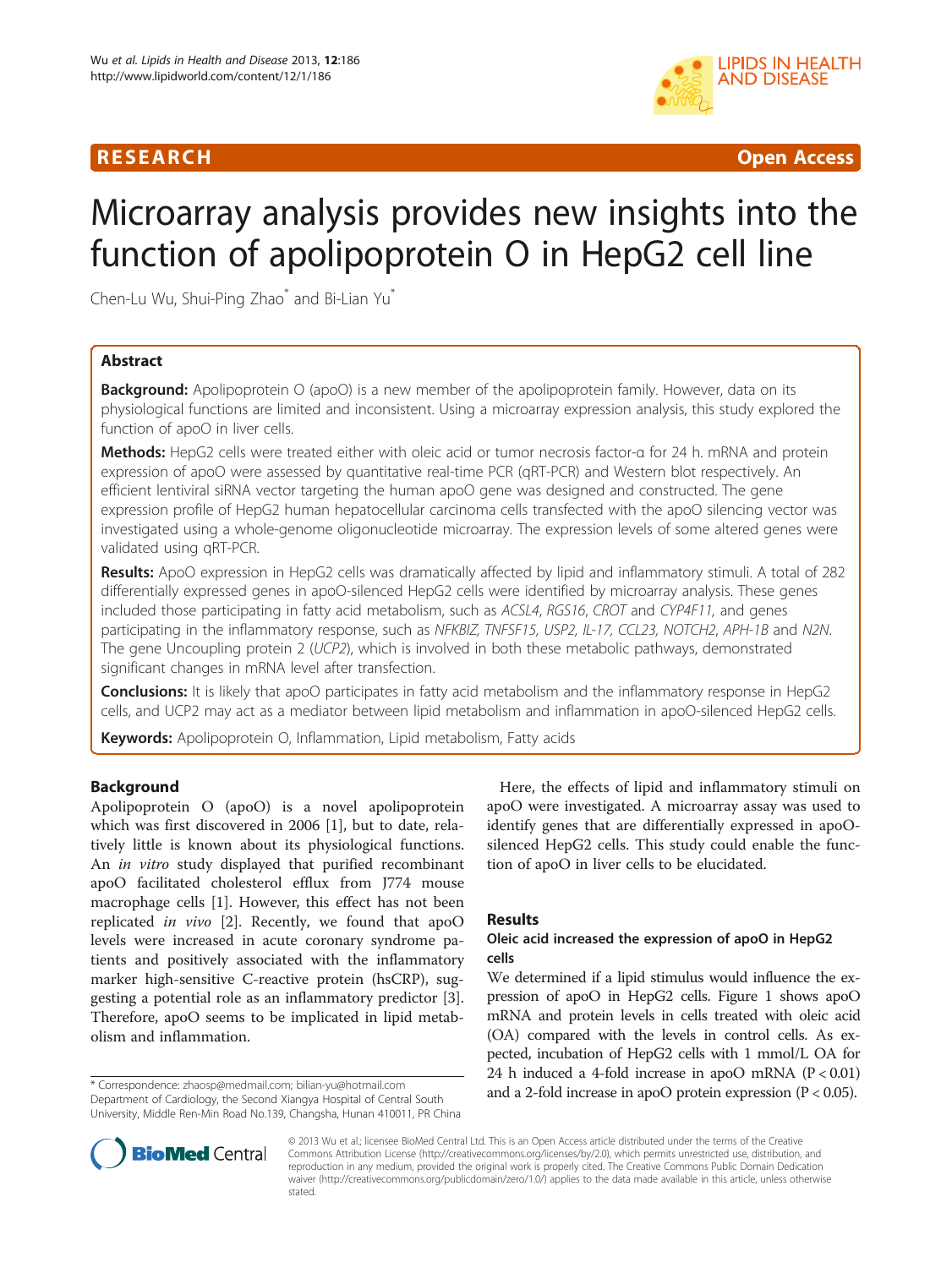<span id="page-1-0"></span>

### Tumor necrosis factor-α induced the expression of apoO in HepG2 cells

To explore the effect of inflammatory stimulus on the expression of apoO, we detected apoO mRNA and protein expression changes in HepG2 cells pretreated for 24 h with 100 ng/mL tumor necrosis factor- $\alpha$  (TNF- $\alpha$ ). Quantitative real-time PCR (qRT-PCR) demonstrated that TNF-α treatment led to a 3-fold up-regulation of apoO mRNA expression (P < 0.01; Figure 2A). ApoO protein levels were approximately 2.5-fold higher after incubation (P < 0.05; Figure 2B).

#### LV2 was identified as an efficient vector capable of silencing apoO

Using GenBank information for the human apoO gene, three interfering sequences and a negative control sequence were designed and designated as LV1, LV2, LV3 and NC. PCR identification and DNA sequencing demonstrated the correct insertion of the oligonucleotides into the vectors. qRT-PCR and Western blot analysis confirmed that LV2 could significantly inhibit apoO expression in HeLa cells when the multiplicity of infection  $(MOI) =10$   $(P < 0.001$ ; Figure [3\)](#page-2-0), whereas LV1 and LV3 had no apparent effect  $(P > 0.05)$ .



\*\*p < 0.01 vs. control. B. The relative levels of apoO protein were analyzed by Western blot analysis. β-actin served as a loading control. These experiments were performed three times, and the results of the densitometric analysis and one representative image are shown. \* p < 0.05 vs. control.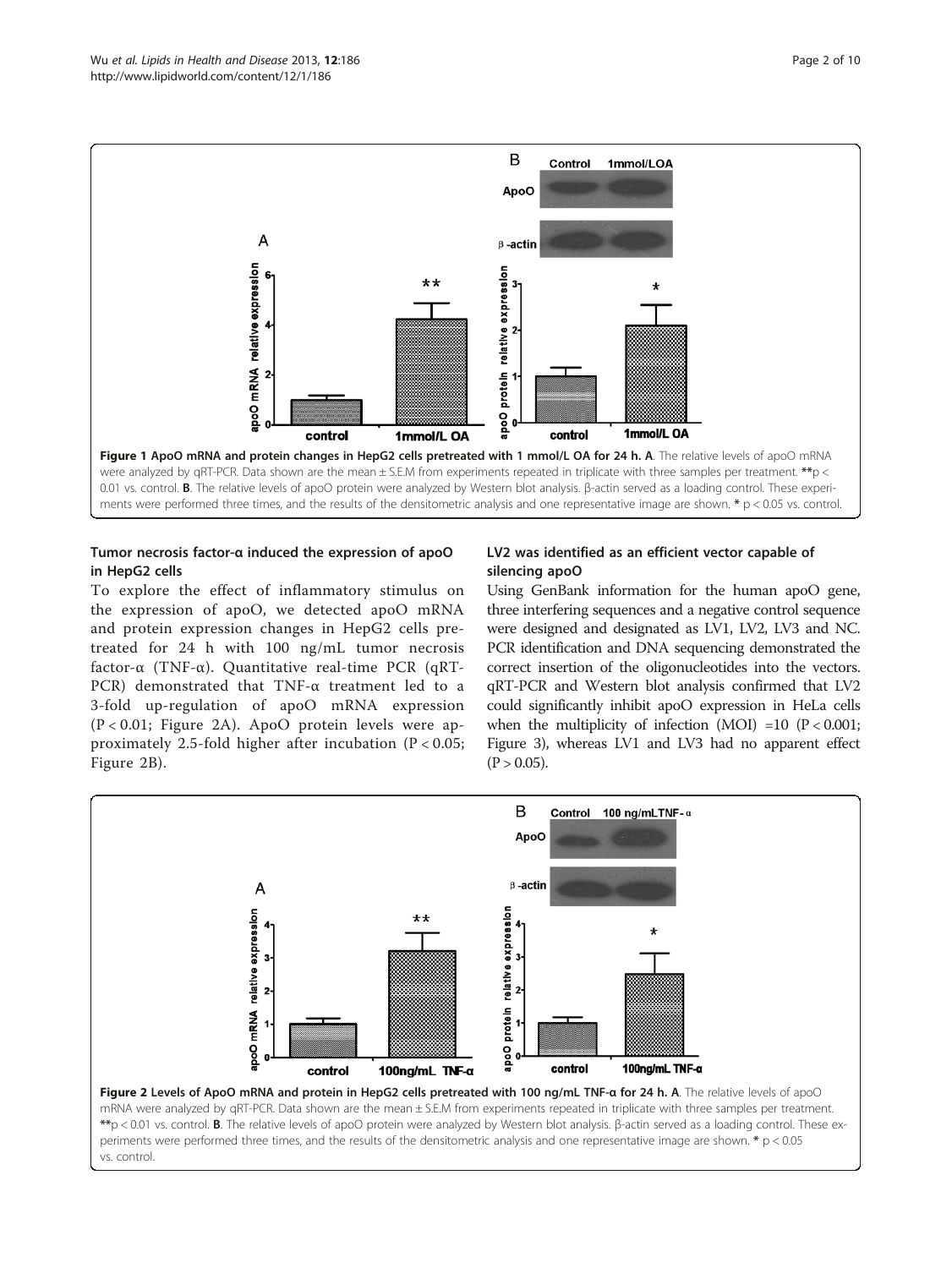<span id="page-2-0"></span>

## The LV2 lentiviral vector could dramatically suppress apoO expression in HepG2 cells

Three days after infection, HepG2 cells were visualized using fluorescence microscopy. A comparison between the bright-field and fluorescent images showed that most cells had green fluorescent signals when MOI = 20 (Figure [4](#page-3-0)A). The levels of apoO mRNA and protein were analyzed 5 days and 7 days after transfection, respectively. The level of apoO mRNA in cells transfected with apoO-specific-RNAi lentivirus was decreased by approximately 78% ( $P < 0.01$ ) compared to the control cells (Figure [4B](#page-3-0)). ApoO protein was also down-regulated by approximately 80% in cells with the apoO-specific RNAi (P < 0.01; Figure [4](#page-3-0)C).

### Differentially expressed genes in apoO-silenced HepG2 cells

Comparison of mRNA levels between negative control cells (NC) and apoO-silenced cells (LV) revealed that many genes were differentially expressed. In summary, the expression of 282 genes was significantly altered: 192 genes were up-regulated and 90 genes were downregulated (≥2 fold up- or down-regulated; Figure [5](#page-3-0)A,  $n = 6$ ,  $P < 0.05$ ). The expression of the *FBXL21* gene, which showed the strongest up-regulation, was increased by 5.142-fold, whereas the expression of the HRB gene, which showed the strongest down-regulation, was decreased by 6.485-fold. Of the genes with altered

expression patterns, 18 were involved in lipid metabolism (Table [1\)](#page-4-0) and 16 were involved in inflammation (Table [2](#page-5-0)). Moreover, gene ontology (GO) analysis identified involvement of the differentially expressed genes in several cellular biological processes, such as 1) glycerolipid metabolism, 2) glycerophospholipid metabolism, 3) sphingolipid catabolism, 4) membrane lipid catabolism, 5) cellular lipid metabolism, 6) phospholipid metabolism, 7) phosphatidylinositol metabolism, 8) the Notch signaling pathway, 9) steroid catabolism, 10) phospholipid biosynthetic processes, 11) glycerophospholipid biosynthetic processes, 12) sphingolipid metabolism, 13) response to superoxide, and 14) response to oxygen radicals (Table [3\)](#page-6-0).

#### Confirmation of microarray results by qRT-PCR

To validate the microarray results, we assessed the expression of a subset of genes with qRT-PCR, including: NFKBIZ, FBXL21, HRB, NOTCH2, UCP2, ACSL4 and CEL. The high concordance of expression levels found between the microarray analysis and the qRT-PCR results for these genes confirmed that the microarray data were reliable (Figure [5](#page-3-0)B).

## **Discussion**

The liver is the most metabolically active organ in the human body and is responsible for many vital functions, including lipid metabolism. Triglycerides (TGs) accumulate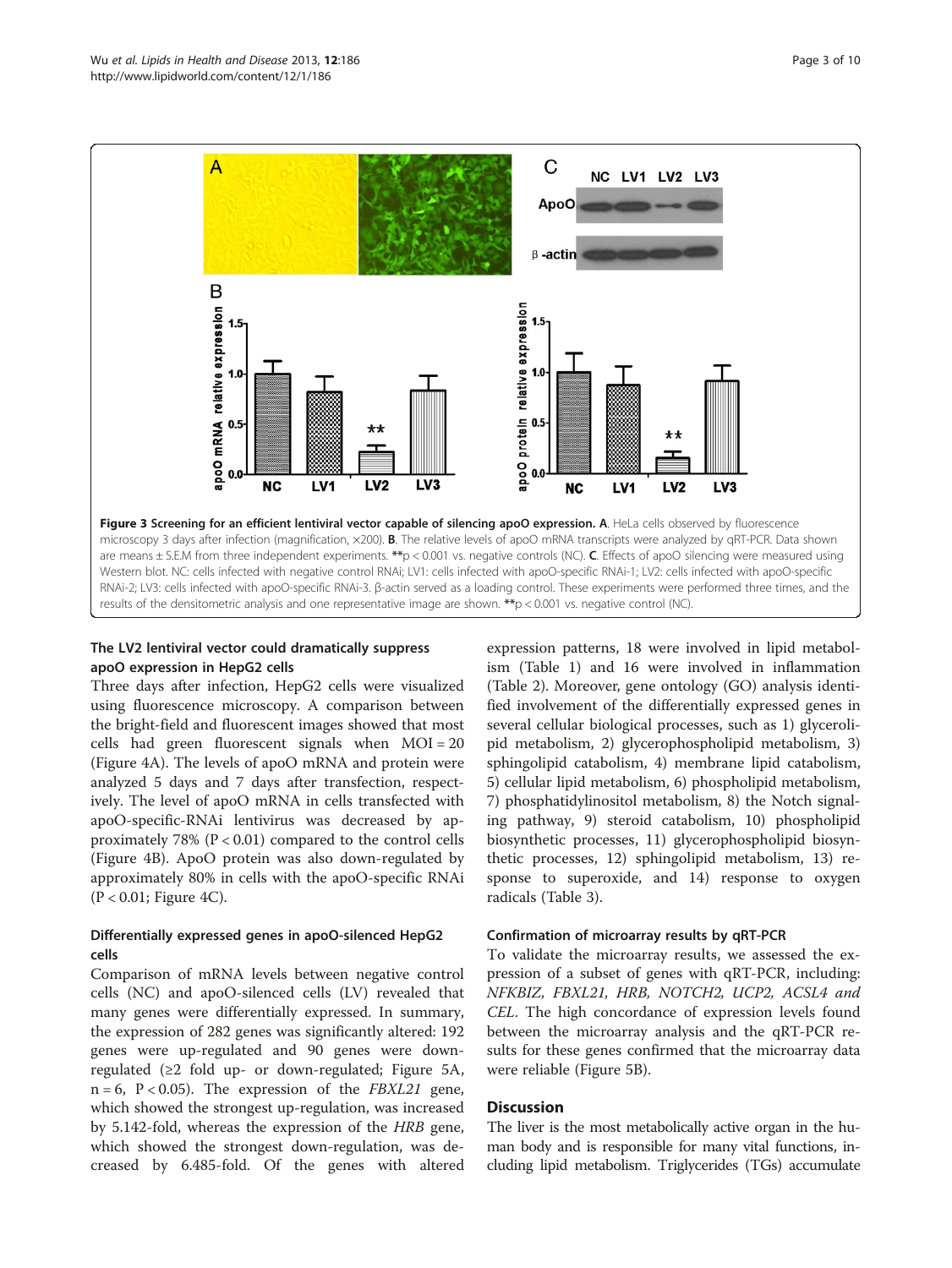<span id="page-3-0"></span>

within hepatocytic lipid droplets. Notably, both the lipolysis and synthesis of TG can produce FAs and specific toxic lipid intermediates that activate intracellular inflammatory pathways. FA oxidation provides a major source of reactive oxygen species (ROS). During the process of hydrolysis, TG expands the availability of FA to metabolic pathways, such as peroxidation; increases ROS; and, subsequently, increases levels of oxidative stress. Oxidative stress results in the activation of several key pro-inflammatory signaling pathways, including the nuclear factor-kappa B (NF-κB) pathway [\[4\]](#page-9-0). Conversely, although TG synthesis decreases cellular FA concentrations, this process also generates other potentially toxic lipid intermediates [\[5\]](#page-9-0). Therefore, dysfunctional FA metabolism influences the cellular inflammatory state and is involved in the pathogenesis of liver disorders, such as non-alcoholic fatty liver disease (NAFLD) [\[6\]](#page-9-0).



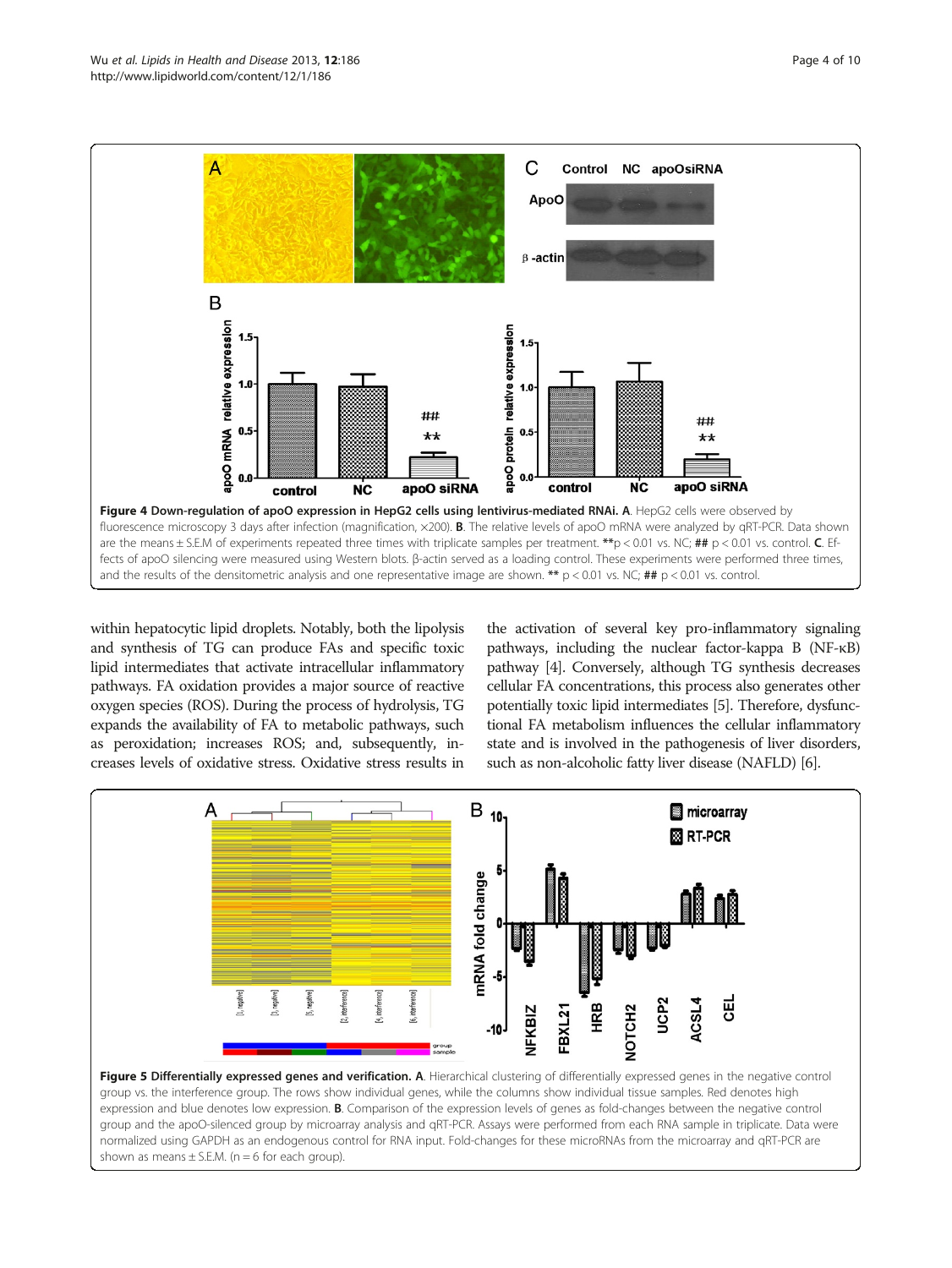| Gene name        | <b>NCBIGene ID</b> | Fold change        | <b>FDR</b> | P value | <b>Description</b>                                                                            |  |
|------------------|--------------------|--------------------|------------|---------|-----------------------------------------------------------------------------------------------|--|
| <b>CEL</b>       | BC042510           | 2.3831             | 0.999      | 0.030   | Carboxyl ester lipase(bile salt-stimulated lipase)                                            |  |
| <b>CROT</b>      | BC051874           | $2.271 \downarrow$ | 0.999      | 0.037   | Carnitine O-octanoyltransferase                                                               |  |
| AGPAT2           | NM_006412          | 2.025              | 0.999      | 0.015   | 1-acylglycerol-3-phosphate O-acyltransferase 2 (lysophospha-tidic acid acyltransferase, beta) |  |
| CYP4F11          | NM_021187          | 2.490 $\downarrow$ | 0.999      | 0.014   | Cytochrome P450, family 4, subfamily F, polypeptide 11                                        |  |
| PI4KII           | NM_018425          | 2.140L             | 0.999      | 0.046   | Phosphatidylinositol 4-kinase type II                                                         |  |
| PIP5KL1          | NM_173492          | $2.171 \downarrow$ | 0.999      | 0.017   | Phosphatidylinositol-4-phosphate 5-kinase-like 1                                              |  |
| G6PC2            | BC104778           | $2.091$ ↑          | 0.999      | 0.014   | Glucose-6-phosphatase,catalytic,2                                                             |  |
| SERINC5          | BC101281           | 2.5861             | 0.999      | 0.018   | Serine incorporator 5                                                                         |  |
| SMPDL3B          | NM_001009568       | 2.0001             | 0.999      | 0.037   | Sphingomyelin phosphodiesterase, acid-like 3B                                                 |  |
| ACSL4            | NM_004458          | 2.8031             | 0.999      | 0.017   | Acyl-CoA synthetase long-chain family member 4                                                |  |
| RBP1             | NM_002899          | $2.031$ ↑          | 0.999      | 0.044   | Retinol binding protein 1, cellular                                                           |  |
| LASS1            | NM_198207          | 2.018 <sup>†</sup> | 0.999      | 0.014   | LAG1 longevity assurance homolog 1 (S. cerevisiae)                                            |  |
| <b>HSD17B6</b>   | NM_003725          | $2.051 \downarrow$ | 0.999      | 0.033   | Hydroxysteroid(17-beta) dehydrogenase 6                                                       |  |
| PIGW             | BC033540           | $2.201$ ↑          | 0.999      | 0.016   | Phosphatidylinositol glycan, class W                                                          |  |
| RGS16            | NM_002928          | 2.9361             | 0.999      | 0.023   | Regulator of G-protein signalling 16                                                          |  |
| KLF5             | NM_001730          | 2.192L             | 0.999      | 0.016   | Kruppel-like factor 5 (intestinal)                                                            |  |
| UCP <sub>2</sub> | NM_003355          | 2.248L             | 0.999      | 0.028   | Uncoupling protein 2 (mitochondrial, proton carrier)                                          |  |
| UCP3             | NM_003356          | 2.4201             | 0.999      | 0.006   | Uncoupling protein 3 (mitochondrial, proton carrier)                                          |  |

## <span id="page-4-0"></span>Table 1 Differential expressed genes related to lipid metabolism

Abbreviations: FDR False discovery rate, ↑= increased, ↓= decreased.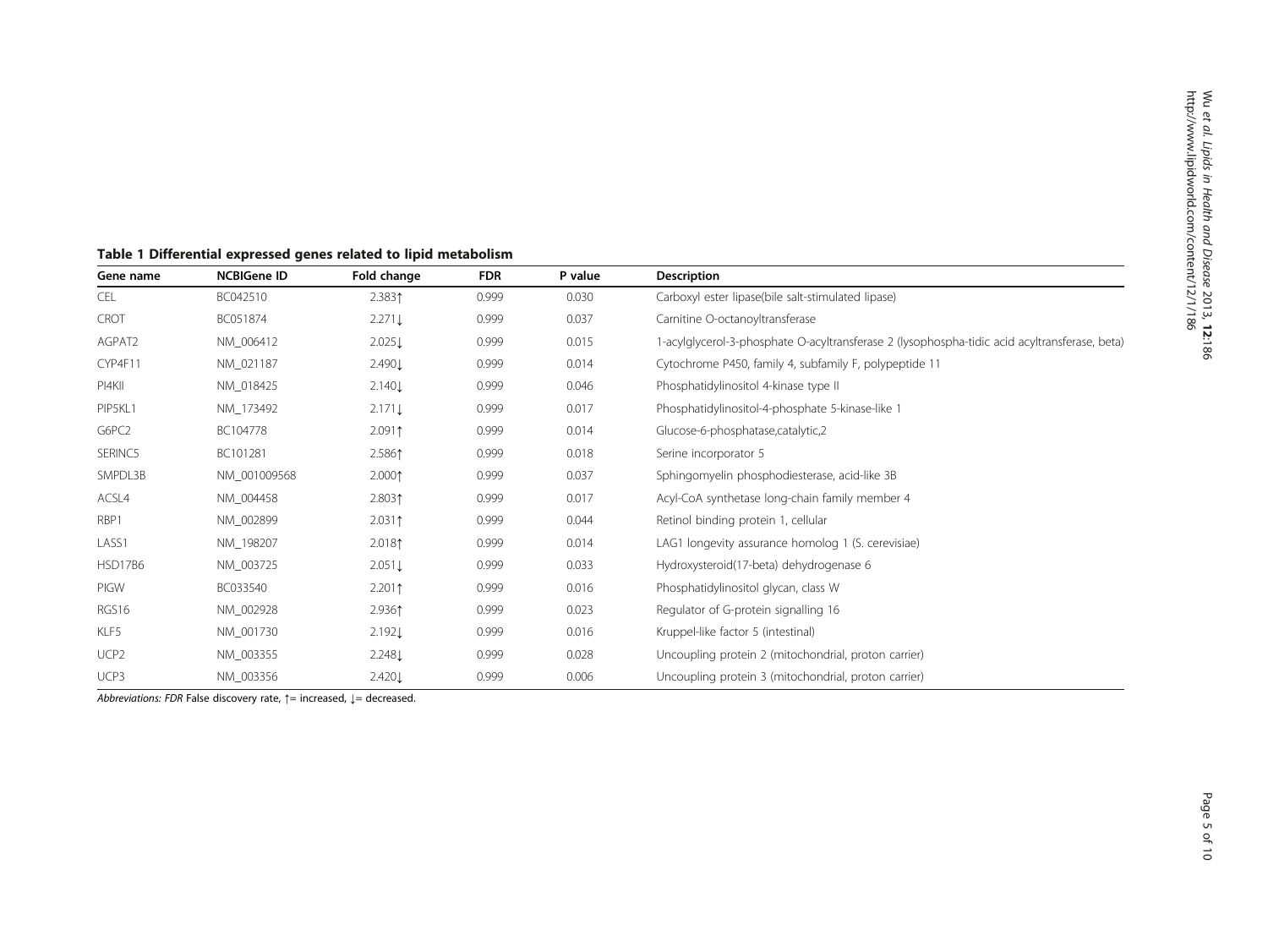| Gene name          | <b>NCBIGene ID</b> | Fold change       | <b>FDR</b> | P value | <b>Description</b>                                                                       |  |
|--------------------|--------------------|-------------------|------------|---------|------------------------------------------------------------------------------------------|--|
| APH-1B             | AB189172           | 2.372L            | 0.999      | 0.040   | Anterior pharynx defective 1 homolog B (C. elegans)                                      |  |
| NFAT5              | AJ243299           | 2.2491            | 0.999      | 0.040   | Nuclear factor of activated T-cells 5, tonicity-responsive                               |  |
| SLC37A2            | AK074207           | 2.9361            | 0.999      | 0.023   | Solute carrier family 37 (glycerol-3-phosphate transporter), member 2                    |  |
| IL17A              | BC066251           | 2.0971            | 0.999      | 0.004   | Interleukin 17 (cytotoxic T-lymphocyte-associated serine esterase 8)                     |  |
| LILRB2             | NM_005874          | 2.0141            | 0.999      | 0.046   | Leukocyte immunoglobulin-like receptor, subfamily B (with TM and ITIM domains), member 2 |  |
| RASGRF2            | NM 006909          | 2.0911            | 0.999      | 0.048   | Ras protein-specific quanine nucleotide-releasing factor 2                               |  |
| NFKBIZ             | NM 001005474       | $2.302\downarrow$ | 0.999      | 0.012   | Nuclear factor of kappa light polypeptide gene enhancer in B-cells inhibitor, zeta       |  |
| CD160              | NM_007053          | 2.4011            | 0.999      | 0.015   | CD160 molecule                                                                           |  |
| N2N                | NM 203458          | 2.1441            | 0.999      | 0.005   | Notch homolog 2 (Drosophila) N-terminal like                                             |  |
| NOTCH <sub>2</sub> | BC071562           | 2.0821            | 0.999      | 0.008   | Notch homolog 2 (Drosophila)                                                             |  |
| TNFSF15            | BC074941           | 2.0221            | 0.999      | 0.045   | Tumor necrosis factor (ligand) superfamily, member 15                                    |  |
| CCL <sub>23</sub>  | NM_005064          | 2.5701            | 0.999      | 0.017   | Chemokine (C-C motif) ligand 23                                                          |  |
| DTL                | BC033540           | 2.3561            | 0.999      | 0.021   | Denticleless homolog (Drosophila)                                                        |  |
| USP <sub>2</sub>   | NM 171997          | 2.0881            | 0.999      | 0.019   | Ubiquitin specific peptidase 2                                                           |  |
| UCP <sub>2</sub>   | NM 003355          | 2.2481            | 0.999      | 0.028   | Uncoupling protein 2 (mitochondrial, proton carrier)                                     |  |
| UCP3               | NM_003356          | 2.4201            | 0.999      | 0.006   | Uncoupling protein 3 (mitochondrial, proton carrier)                                     |  |

<span id="page-5-0"></span>Table 2 Differential expressed genes related to inflammation

Abbreviations: FDR False discovery rate,  $\uparrow$  = increased,  $\downarrow$  = decreased.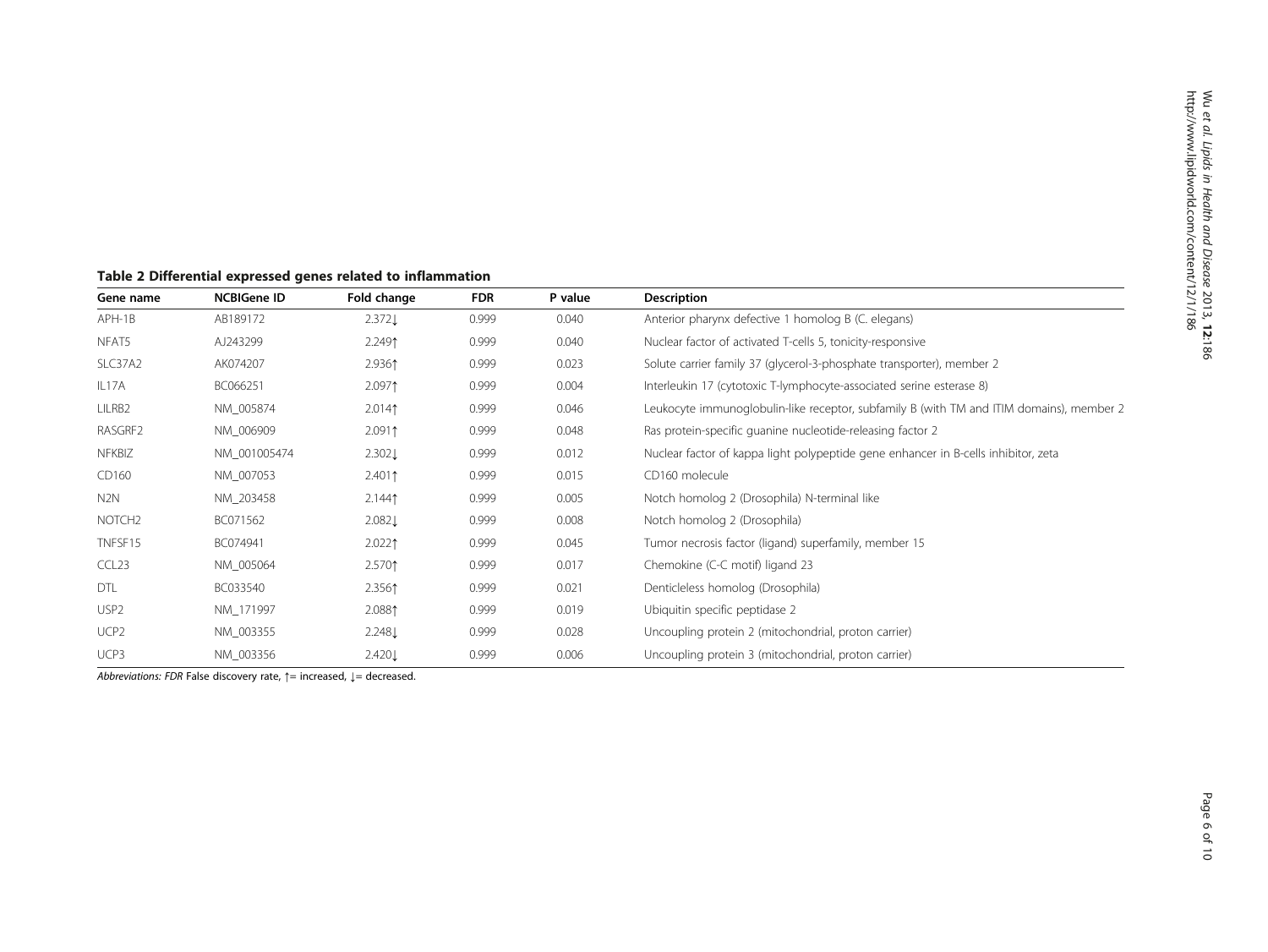| Gene ontology                               | <b>Fold enrichment</b> | P value | Genes                                                                                    |
|---------------------------------------------|------------------------|---------|------------------------------------------------------------------------------------------|
| Glycerolipid metabolic process              | 3.350                  | 0.0092  | CEL//AGPAT2//SERINC5//PI4KII//PIGW//PIP5KL1                                              |
| Glycerophospholipid metabolic<br>process    | 3.833                  | 0.010   | AGPAT2//SERINC5//PI4KII//PIGW//PIP5KL1                                                   |
| Sphingolipid catabolic process              | 10.644                 | 0.0148  | SMPDL3B//CEL                                                                             |
| Membrane lipid catabolic<br>process         | 10.052                 | 0.0165  | SMPDL3B//CEL                                                                             |
| Cellular lipid metabolic process            | 1.963                  | 0.0198  | ACSL4//CROT//UCP3//CEL//AGPAT2//SERINC5//PI4KII//SMPDL3B//PIGW//<br>RBP1//PIP5KL1//LASS1 |
| Phospholipid metabolic process              | 2.827                  | 0.0199  | AGPAT2//SERINC5//PI4KII//SMPDL3B//PIGW//PIP5KL1                                          |
| Phosphatidylinositol metabolic<br>process   | 2.674                  | 0.0202  | PI4KII//PIP5KL1                                                                          |
| Notch signaling pathway                     | 4.679                  | 0.0263  | NOTCH2NL//NOTCH2//APH1B                                                                  |
| Steroid catabolic process                   | 7.867                  | 0.0264  | CEL//HSD17B6                                                                             |
| Phospholipid biosynthetic<br>process        | 3.513                  | 0.0273  | AGPAT2//PI4KII//PIGW//SERINC5                                                            |
| Glycerophospholipid<br>biosynthetic process | 3.991                  | 0.0394  | AGPAT2//PI4KII//PIGW                                                                     |
| Sphingolipid metabolic process              | 3.667                  | 0.0486  | SMPDL3B//LASS1//CEL                                                                      |
| Response to superoxide                      | 18.095                 | 0.0052  | UCP2//UCP3                                                                               |
| Response to oxygen radical                  | 16.45                  | 0.0063  | UCP2//UCP3                                                                               |

<span id="page-6-0"></span>Table 3 GO analysis of the differentially expressed genes

The present study demonstrates that the exposure of HepG2 cells to OA as well as TNF-α can result in the increased expression of apoO. To account for this phenomenon, we examined gene expression in apoOsilenced HepG2 cells with the use of microarrays. According to our microarray data, silencing apoO in HepG2 cells leads to the differential expression of several important lipid signaling and inflammation genes.

#### FA metabolism

In comparison with the negative control cells, ACSL4 was up-regulated in apoO-silenced HepG2 cells. ACSL4 encodes an isoform of the long-chain acyl-CoA synthetase (ACSL), which catalyzes acyl-CoA synthesis by converting long-chain FA to acyl-CoA. African-American NAFLD patients over-express ACSL4 [[7](#page-9-0)]; ACSL4 mRNA levels have been positively associated with liver TG concentrations [[8\]](#page-9-0). Thus, increased ACSL4 expression could indicate an up-regulation of TG synthesis.

Mitochondria are the major site of FA oxidation. RGS16 encodes a protein which inhibits G proteincoupled receptor (GPCR)-stimulated FA oxidation in liver mitochondria [\[9](#page-9-0)]. Its expression increased after transfection. CROT and CYP4F11 encode two key FA oxidation enzymes, respectively. In the peroxisome, storage of medium chain acyls slows down peroxisomal beta oxidation. When CROT activity increases, the level of medium chain acyls decreases as they are converted into acyl-carnitines [[10\]](#page-9-0). In the microsome, another FA oxidation site, CYP4F11 is the predominant catalyst of FA omega hydroxylation [[11](#page-9-0)]. Within this context, silencing of apoO with altered RGS16, CROT and CYP4F11 expression would modulate not only FA oxidation rates but also cellular TG content.

#### Inflammatory responses

The NF-κB protein family includes transcription factors that regulate crucial cellular processes, such as the inflammation response. NFKBIZ encodes a novel member of the IκB family, IκB zeta. IκB zeta associates with both the p65 and p50 subunits of NF-κB and inhibits the transcriptional activity and DNA binding of NF-κB [[12](#page-9-0)]. USP2 is a ubiquitin-specific protease which is required for the phosphorylation of IκB and functions as an additional positive regulator of TNF-α-induced NF-κB signaling [\[13\]](#page-9-0). The protein encoded by TNFSF15 gene is a cytokine that belongs to the tumor necrosis factor ligand family and is capable of activating NF-κB [[14\]](#page-9-0). In addition, the two cytokines IL-17 and CCL23 may induce inflammatory gene expression by interaction with the NF-κB pathway [\[15,16](#page-9-0)]. As apoO silencing in HepG2 cells resulted in down-regulation of NFKBIZ and up-regulation of the pro-inflammatory molecules mentioned above, it is possible that apoO may exert antiinflammatory effects through suppressing NF-κB pathway.

Notch signaling is involved in the inflammatory response [\[17](#page-9-0)]. There is complex crosstalk between the Notch 2 and NF-κB pathways as both pathways can exert either synergistic or antagonistic effects depending on different cellular contexts [[18-20\]](#page-9-0). APH-1 is one of the four components of γ-secretase complex, which is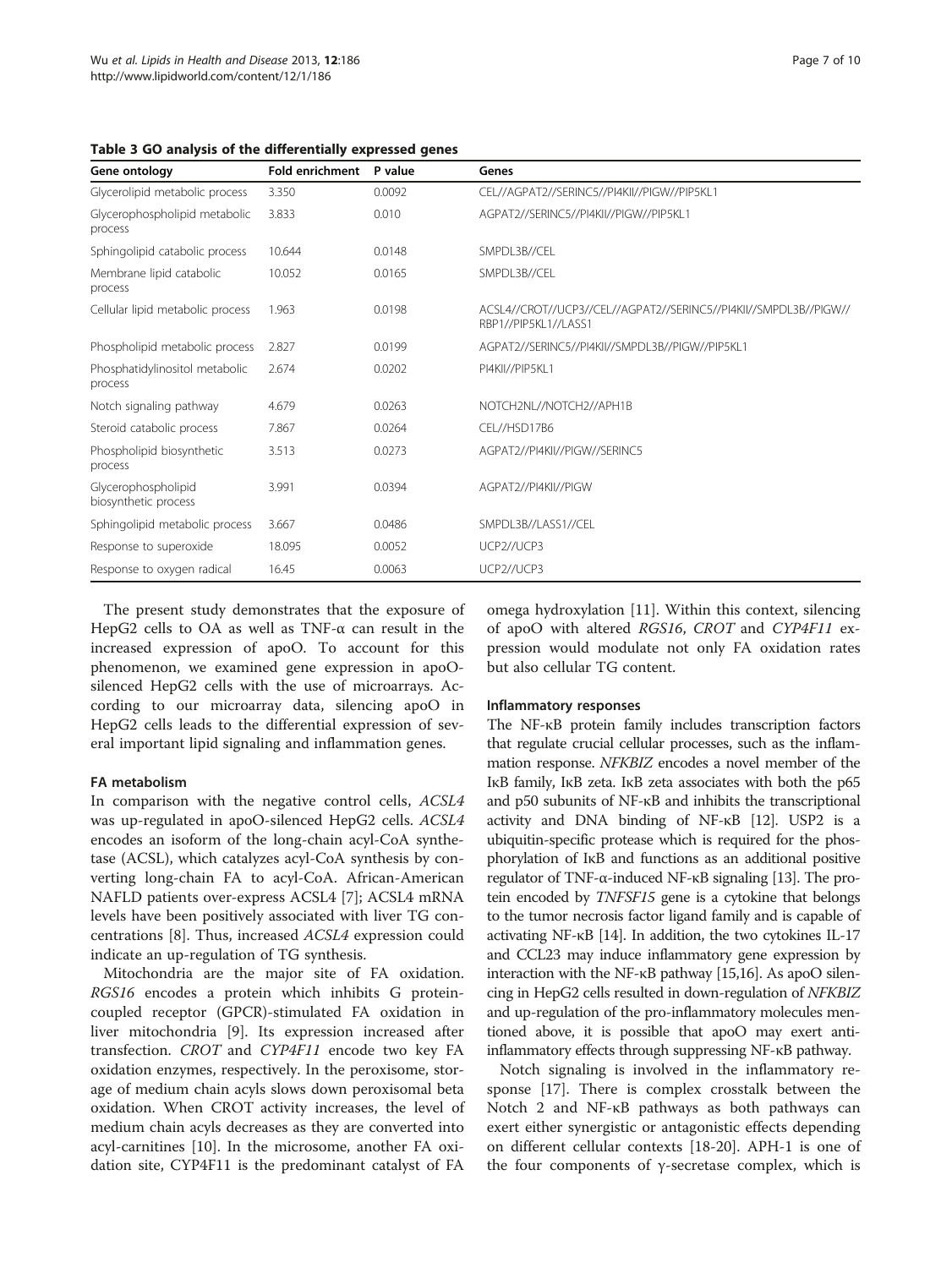responsible for the release of the notch intracellular domain (NICD) into the cytoplasm. These subunits are sufficient and required for γ-secretase activity [[21\]](#page-9-0). The product of N2N gene is homologous to Notch 2. In vitro, N2N repressed the transcriptional activity of the Notch 2 protein in a dose-dependent manner [\[22](#page-9-0)]. Our microarray data showed that activation of NF-κB pathway was accompanied by impaired expression of Notch2, APH-1B and enhanced expression of N2N, suggesting the antagonistic effect between the NF-κB and Notch 2 signaling pathways in apoO-silenced HepG2 cells.

#### Uncoupling proteins

Uncoupling protein (UCP) 2 and UCP3 are members of a mitochondrial carrier protein superfamily that controls the level of respiration coupling. The UCP2 and UCP3 genes are located together in a gene cluster, but the pattern of their expression is very different. UCP3 is primarily expressed in skeletal muscle tissue, whereas UCP2 is expressed widely. Although these two uncoupling proteins are thought to have similar physiological functions [\[23\]](#page-9-0), the changes of UCP2 expression levels in liver cells may be more significant. UCP2 can dissipate the proton gradient across the mitochondrial inner membrane to prevent the proton-motive force from becoming excessive, thus limiting mitochondrial ROS production. It acts as a sensor for mitochondrial oxidative stress and protects against oxidative damage by controlling the production of ROS [[24](#page-9-0)]. UCP2 is also implicated in fat oxidation and the regulation of fat content. It functions as a metabolic switch that is involved in the choice of substrate oxidized by mitochondria which promotes FA metabolism over glucose utilization [[25\]](#page-9-0). It could be speculated that reduction of UCP2 expression in apoO-silenced HepG2 cells would lead to mitochondrial dysfunction accompanied by elevated ROS production and oxidative stress in hepatocytes. Subsequently, mitochondria might regulate the generation of ROS by altering the activity levels of enzymes that can affect FA oxidation. Therefore, reduction of UCP2 provides a possible mechanism in which FA metabolism and ROSinduced inflammatory responses can be simultaneously modulated in HepG2 cells after the silencing of apoO.

## Limitations

Some limitations of this study should be considered. Firstly, although the HepG2 hepatoma cell line is frequently used to study apolipoprotein metabolism, they are not the gold standard model for the study of the native liver. Therefore, gene expression changes related to apoO in our study may not reflect those that occur in liver *in vivo*. Secondly, we have only reported the result of an experiment that illustrated that apoO expression was dramatically affected by OA and TNF-α, but

changes in inflammation and lipid metabolism genes in apoO-silenced HepG2 cells pretreated either with OA or TNF-α were not explored. Hence, the exact mechanisms involved in apoO-dependent changes in gene expression have yet to be elucidated. In addition, apoO, besides being secreted, could reside within cells where it is expressed [\[1](#page-9-0)]. It may affect hepatocytes as a paracrine and/or autocrine factor, or even as an intracellular protein. This study did not differentiate whether changes of gene expression are due to the secreted apoO, or due to the intracellular apoO.

## Conclusions

Our findings provide significant data to propose a role for apoO in HepG2 cells. Using a whole-genome microarray analysis, we have demonstrated that apoO may play an active role in FA metabolism in HepG2 cells by inhibiting TG synthesis and promoting FA oxidation. Furthermore, it is possible that apoO could suppress hepatic inflammation via the NF-κB and Notch 2 signaling pathways. UCP2 provides an underlying connection between the changes in expression levels of lipid metabolism and inflammatory response genes in apoOsilenced HepG2 cells.

### Materials and methods

#### Cell culture

HepG2 cells and HeLa cells (originally obtained from the American Type Culture Collection, ATCC) were maintained in Dulbecco's modified Eagle's medium (DMEM; Invitrogen, Carlsbad, CA, USA) at 37°C under 5%  $CO<sub>2</sub>$ , supplemented with 10% fetal bovine serum (FBS; Invitrogen, Carlsbad, CA, USA).

For experimental incubations, cells were washed once in serum-free medium for 2 h. The medium was then replaced or cells were incubated with this medium with the addition of 1 mmol/L OA (Sigma, St. Louis, MO, USA) or 100 ng/mL TNF-α (Sigma, St. Louis, MO, USA) for 24 h.

#### RNA isolation and qRT-PCR analysis

Total cellular RNA was isolated using Trizol reagent (Invitrogen, Carlsbad, CA, USA) according to the manufacturer's instructions, and was quantified using a Nano-Drop Spectrophotometer (Nanodrop, Rockland, DE, USA). cDNA was synthesized using a cDNA Synthesis Kit (Fermentas, Burlington, Ontario, Canada). qRT-PCR was performed with the SYBR Green Master Mix reagent (ABI, Foster City, CA, USA) in an ABI 7300 RT-PCR apparatus according to the manufacturer's protocol. For each gene, qRT-PCR was run on each sample in triplicate. Transcript levels were normalized using GAPDH RNA quantification. The results of the qRT-PCR were statistically analyzed with SigmaStat software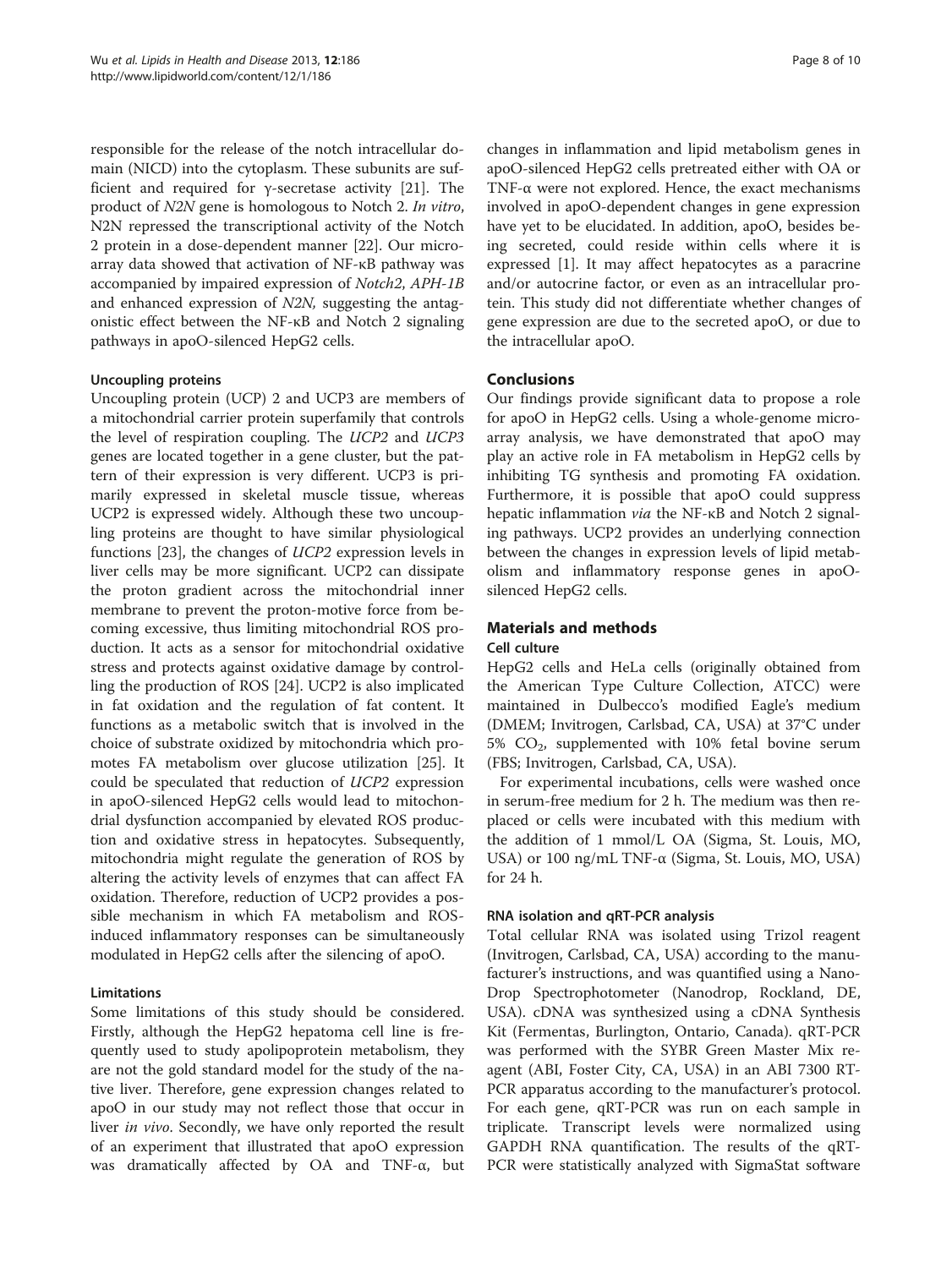(SPSS). PCR primers used in the validation and stimulation tests are listed in Table 4.

#### Protein extractions and Western blots

Extraction of cellular protein and Western blot analyses were carried out as previously described [[26\]](#page-9-0). The protein bands were detected using ECL detection reagents (Pierce Biotechnology, Rockford, IL, USA) and quantified by densitometric analysis.

#### Construction of the lentiviral vectors

Complementary DNAs containing both the sense and antisense oligo DNAs of the targeting sequences were synthesized, and were annealed into double-stranded DNA. The DNA products obtained were cloned into the lentiviral pFU-GW-iRNA vector (GeneChem, Shanghai, China) to construct the experimental vectors, which were then identified by PCR and DNA sequencing. The successfully constructed vectors were packaged using a packaging plasmid mix. The virus titers were tested. HeLa cells were infected by the lentivirus constructs, and the efficiencies of apoO interference were identified by qRT-PCR and Western blot.

#### SiRNA silencing

The day before transfection, cells were seeded into 6 well culture plates at a density of  $10^5$  cells per well. On the day of transfection, they were infected with the lentiviral constructs (either the apoO-silencing vector or the

| Table 4 Real-time PCR primers used in the validation and |  |  |
|----------------------------------------------------------|--|--|
| stimulation tests                                        |  |  |

| Primer             | Sequence                           |
|--------------------|------------------------------------|
| NFKBI7             | F: 5'- GTTGTCTGATGGACCTGC -3'      |
|                    | $R: 5'$ - CTGTTTGGGTTCATTGAG $-3'$ |
| <b>FRXI 21</b>     | F: 5'- TAAGTCCACTCATCCTGATCT -3'   |
|                    | R. 5'- CAAAATGAGACTCCGACACA -3'    |
| <b>HRR</b>         | F. 5'- CAAAGAGGACAATCCCAGAG-3'     |
|                    | R. 5'- GATCAGGTCCAGGGTTGC -3'      |
| NOTCH <sub>2</sub> | F: 5'- CCCAATGGGCAAGAAGTCTA -3'    |
|                    | R. 5'- CACAATGTGGTGGTGGGATA -3'    |
| LICP <sub>2</sub>  | $F: 5'$ - CGGTTACAGATCCAAGGA $-3'$ |
|                    | R: 5'- ACCAGCCCATTGTAGAGG -3'      |
| ACSI4              | F: 5'- TTGCCATCTTCTGTGAGA -3'      |
|                    | R: 5'- GGTAATCAGATAGGAAGCC -3'     |
| <b>CEL</b>         | F: 5'- TATGATCTGGATCTATGGAGG -3'   |
|                    | R: 5'- CGACACGGTAGTTGAAGGT -3'     |
| APOO               | F: 5'- GGTGTCAGGAAACGTACTCCC -3'   |
|                    | R: 5'- AACCCCCATTGAACCAAACTT -3'   |
| GAPDH              | F: 5'- GGAAGGTGAAGGTCGGAGTC -3'    |
|                    | R: 5'- GCTCCTGGAAGATGGTGATGG -3'   |

negative control vector) at a favorable MOI. At 12 h after transfection, the medium was replaced. Cells were collected for RNA isolation and qRT-PCR analysis 5 days after transfection. Seven days after transfection, cellular proteins were extracted and Western blot analyses were conducted.

#### Microarray analysis

About 5 μg total RNA from each sample was used for labeling and array hybridization as follows: 1) reverse transcription was carried out using the Invitrogen Superscript dscDNA Synthesis Kit (Invitrogen, Carlsbad, CA, USA); 2) ds-cDNA was labelled using the NimbleGen one-color DNA Labeling Kit (Roche NimbleGen, Madison, WI, USA); 3) array hybridization was performed using the NimbleGen Hybridization System (Roche NimbleGen, Madison, WI, USA), followed by washing with the Nimble-Gen Wash Buffer Kit (Roche NimbleGen, Madison, WI, USA); 4) array scanning was carried out using the Axon GenePix 4000B Microarray Scanner (Molecular Devices Corporation). The data files were imported into Agilent GeneSpring Software (Agilent, version 11.5) for analysis. The gene expression levels in cells transfected with the efficient siRNA were normalized to that in cells transfected with the negative control siRNA. The microarray experiment was independently repeated in triplicate. Genes that were differentially expressed were identified by filtering the mean ratios of fold-changes from replicates using P-value thresholds (fold change  $\geq 2$  and  $P < 0.05$ ) based on a *t*-test analysis. To determine the potential biological functions and pathways of differentially expressed genes, GO and pathway analyses were applied. Finally, Hierarchical Clustering was performed to show distinguishable gene expression profiling among samples.

#### Statistical analysis

Data were depicted as means ± S.E.M. Statistical analyses were performed using SPSS software (Version 16.0, SPSS Inc., Chicago, IL, USA). Single comparisons were performed using the unpaired Student's t-test with a value of  $p \leq 0.05$  considered as significant.

#### Abbreviations

ApoO: Apolipoprotein O; hsCRP: High-sensitive C-reactive protein; OA: Oleic acid; TNF-α: Tumor necrosis factor-α; qRT-PCR: Quantitative real-time PCR; GO: Gene ontology; TG: Triglyceride; ROS: Reactive oxygen species; NFκB: Nuclear factor-kappa B; NAFLD: Non-alcoholic fatty liver disease; ACSL: Long-chain acyl-CoA synthetase; GPCR: G protein-coupled receptor; NICD: Notch intracellular domain; UCP: Uncoupling protein; MOI: Multiplicity of infection.

#### Competing interests

The authors declare that they have no competing interests.

#### Authors' contributions

CLW performed all experiments and statistical analysis and drafted the manuscript. BLY and SPZ conceived and designed this study, participated in